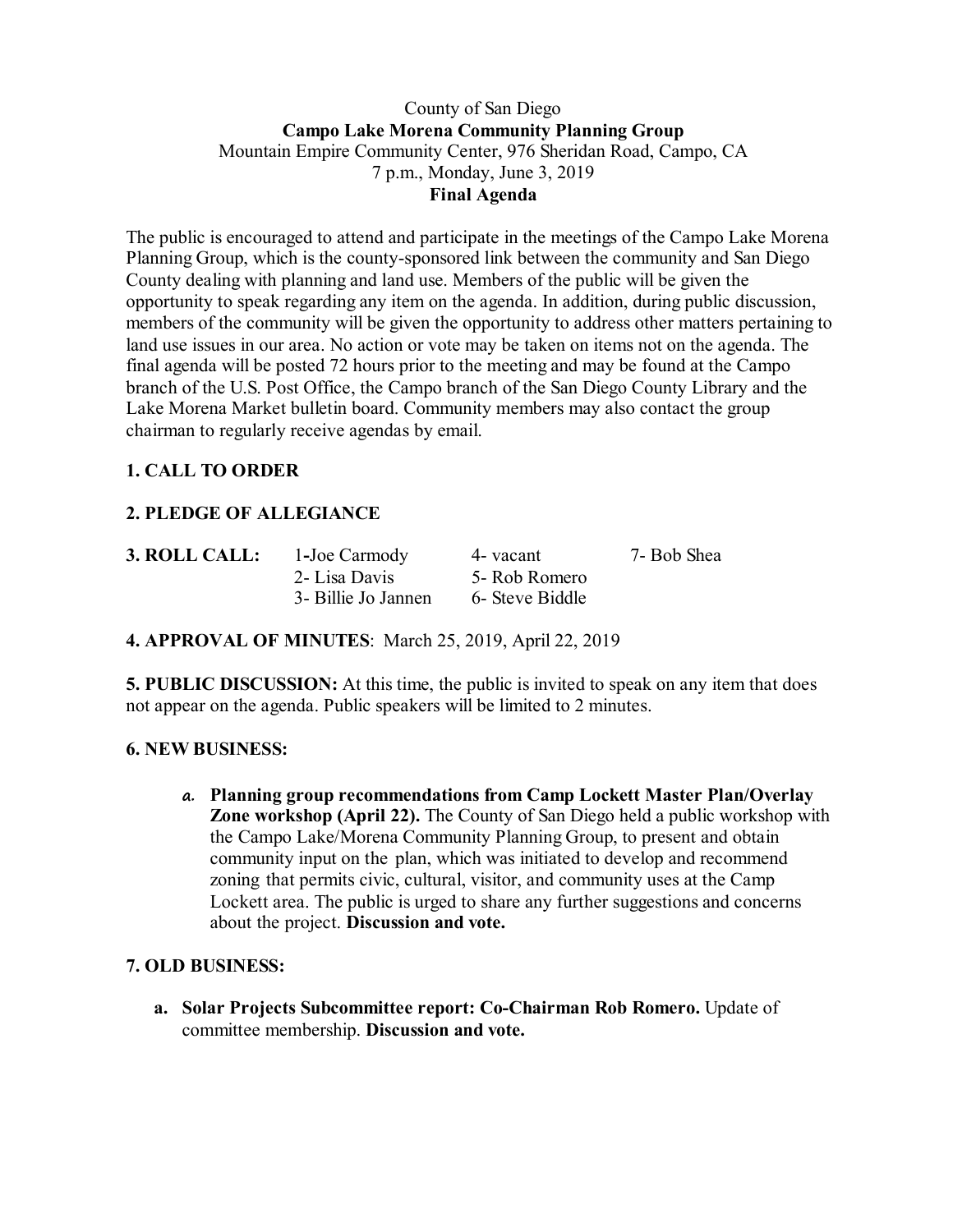- **b. Standing subcommittee reports (no action):** Groundwater, Rob Romero; Sewer and Septic, Joe Carmody; Community Economic Impacts, Steve Biddle; Traffic and Public Safety, Bob Shea.
- **c. Chairman's Report:** Billie Jo Jannen

### **8. CORRESPONDENCE AND ANNOUNCEMENTS**

- **a. The Star Ranch vesting and landscape architecture maps** are available, both at meetings and by appointment with the CLMPG chairman. Staff has delayed release of the EIR until it can figure out what type of greenhouse gas analysis large projects should include**.** The ranch was offered for sale in an announcement sent out in late November. The Back Country Land Trust and several co-investors are negotiating to buy it. **The proposed plan is still in play and is part of the property offering, but will be abandoned if purchased by trust entities.**
- **b. We have received updated plans for the proposed 17-acre industrial solar application at 1827 Lake Morena Drive.** They are available, both at regular meetings and by appointment with the CLMPG chairman or Solar Subcommittee chairmen. Please contact Solar Subcommittee co-chair Rob Romero or Joe Carmody to participate in formulating community responses to the several phases of planning.
- **c. Response to our public safety letter from Dianne Jacob's office.** The letter was shared with the BOS membership. **Forwarded to group.**
- **d. DPW's Annual Roadway Resurfacing Program annual report. Forwarded to group.** For details, including status of individual road segments, visit http://www.sandiegocounty.gov/content/sdc/dpw/roads/Resurfacing\_Program.html.
- **e. News release from Sup. Jacob's office:** County is adding \$25 million to Affordable Housing project fund. This is part of an ongoing effort to encourage development of affordable housing options. **Forwarded to group.**
- **f. Back Country Revitalization Meeting announcement - May 23, 2019.** Sup. Jacob's quarterly face-to-face with the community. **Forwarded to group.**
- **g. Board of Supervisors hearing date for the Otay Ranch Village 14 and Planning Areas 16/19 General Plan Amendment (GPA) is set for June 26, 2019 at 9 a.m.** This project reaches from Spring Valley into Jamul planning area, and can be expected to impact Highway 94 heavily. **Forwarded to group.** Project page here: https://www.sandiegocounty.gov/pds/ceqa/OtayRanchVillage14.html.

#### **9. EXPENSES**

**a. Report any valid expenses for group approval. Discussion and vote.**